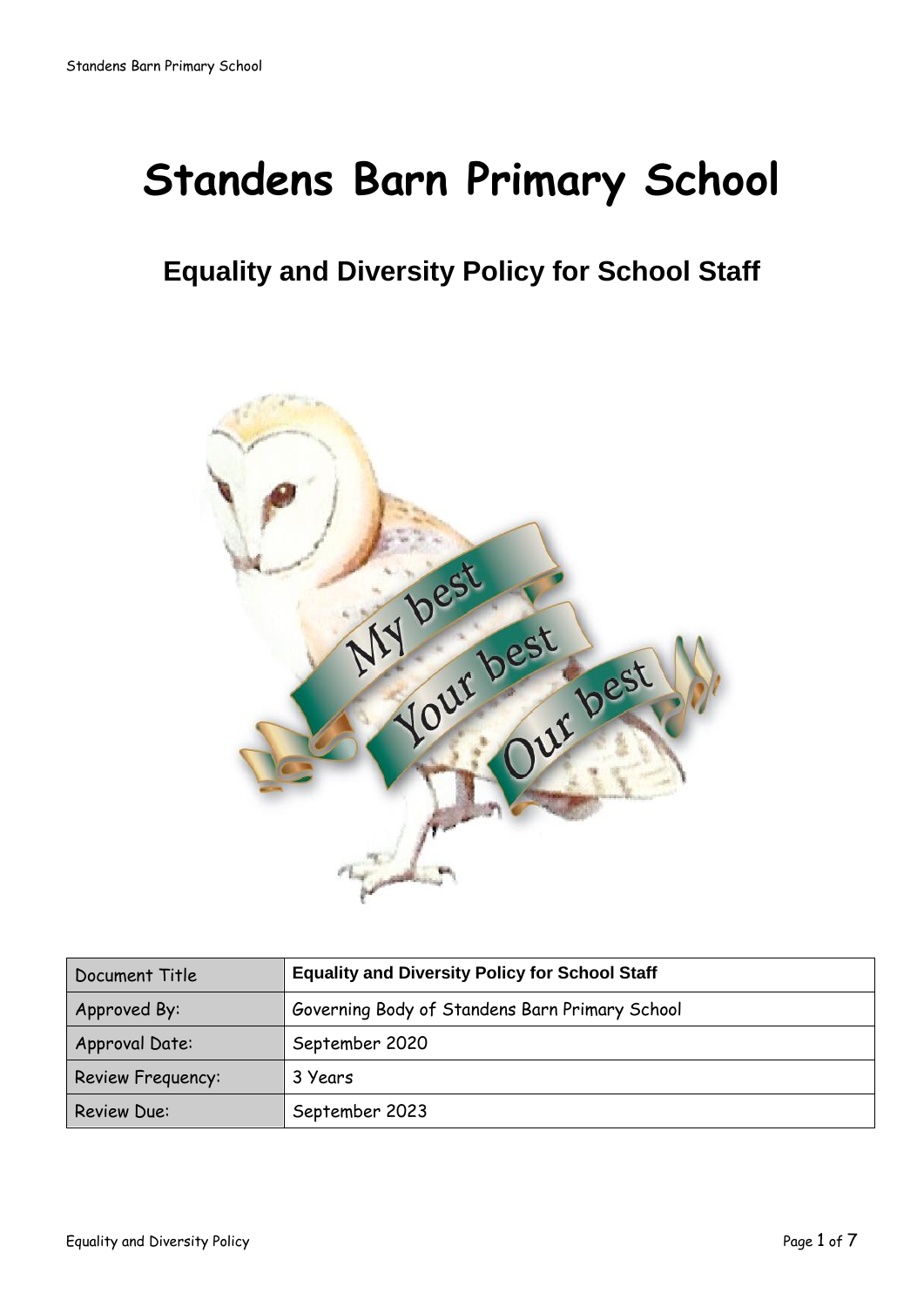#### **Approval Authorisation**

| Authorised By       |                      |
|---------------------|----------------------|
| Head Teacher:       | Signature:<br>Print: |
|                     | Date:                |
| Chair of Governors: | Signature:           |
|                     | Print:               |
|                     | Date:                |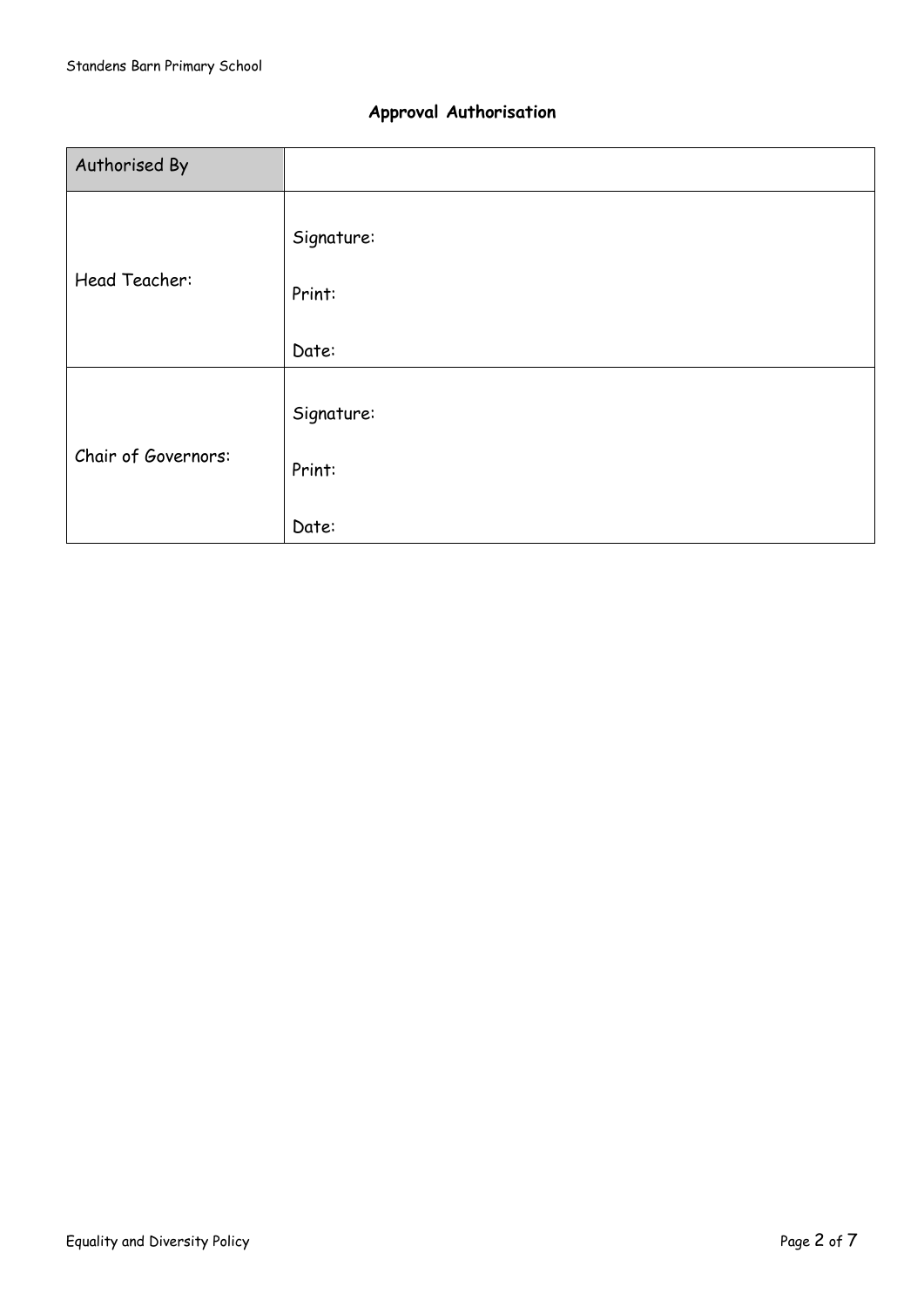### **1 Policy**

1.1 The Governing Body of Standens Barn Primary School is committed to promoting equality of opportunity for all staff and job applicants. We aim to create a supportive and inclusive working environment in which all individuals are able to make best use of their skills, free from discrimination or harassment, and in which all decisions are based on merit.

1.2 We do not discriminate against staff on the basis of age; race; sex; disability; sexual orientation; gender reassignment; marriage and civil partnership; pregnancy and maternity; religion, faith or belief. (Equality Act 2010 protected characteristics). The principles of nondiscrimination and equality of opportunity also apply to the way in which staff and Governors treat visitors, volunteers, contractors and former staff members.

1.3 All staff have a duty to act in accordance with this policy and treat colleagues with dignity at all times, and not to discriminate against or harass other members of staff, regardless of their status.

1.4 This policy has been agreed following consultation with the trade unions and staff representatives.

1.5 Our Statement under Public Sector Equality Duty is attached as Appendix A

1.6 This policy does not form part of any employee's contract of employment and may be amended at any time.

#### **2 Who is covered by the policy?**

2.1 This policy covers all individuals working at all levels and grades, including senior managers, employees, trainees, part-time and fixed-term employees, volunteers, casual workers, agency staff and governors (collectively referred to as **staff** in this policy).

#### **3 Who is responsible for this policy?**

3.1 The Governing Body has ultimate responsibility for the effective implementation of this policy and the Senior Manager with responsibility for equalities issues has overall responsibility for the effective operation of this policy and for ensuring compliance with discrimination law. The Personnel Committee is responsible for monitoring the implementation of this policy and reporting on the progress made in achieving targets set by the Governing Body. Day-to-day operational responsibility delegated to the Headteacher].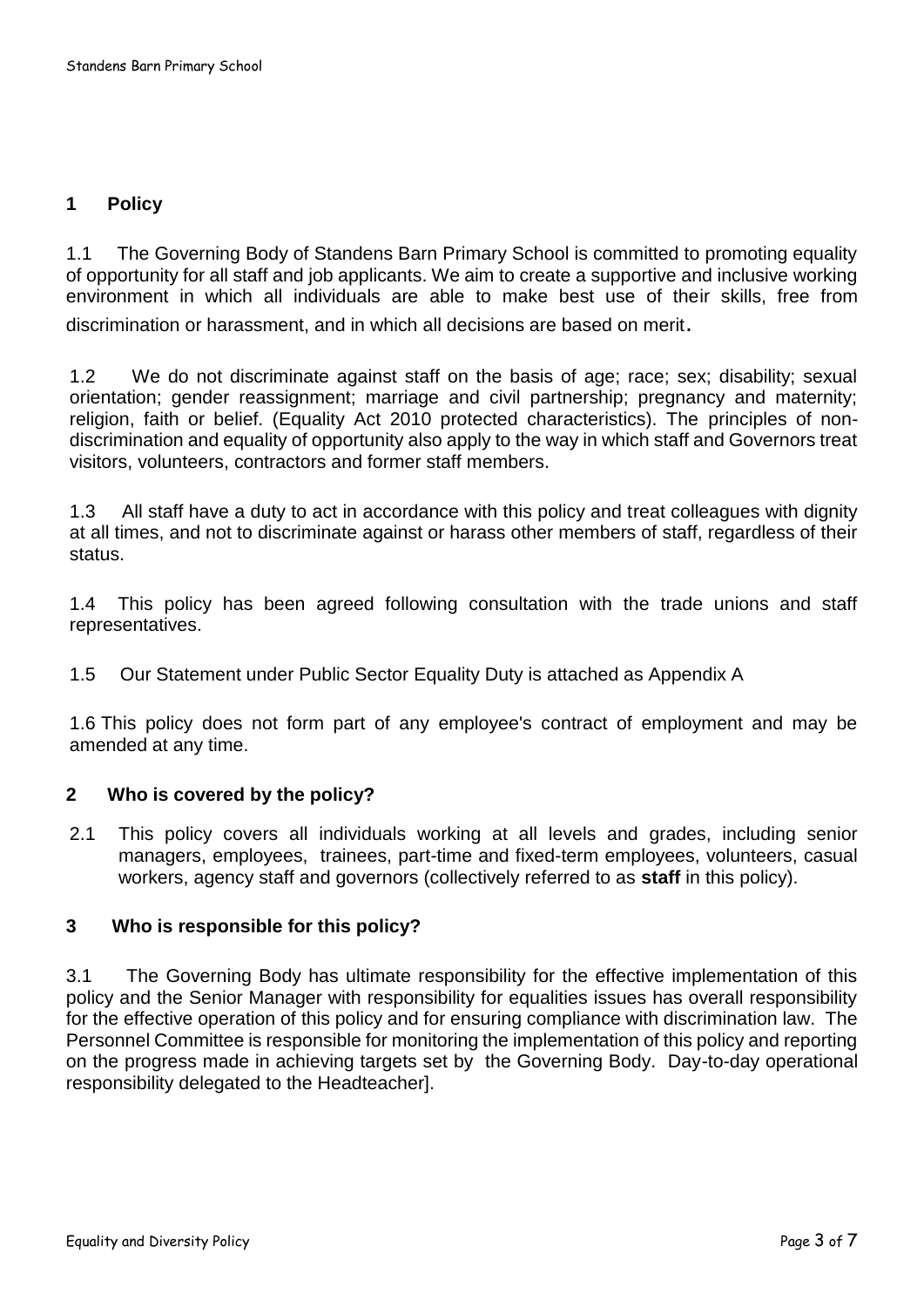3.2 All managers must set an appropriate standard of behaviour, lead by example and ensure that those they manage adhere to the policy and promote our aims and objectives with regard to equal opportunities. Managers will be given appropriate training on equal opportunities awareness and equal opportunities recruitment and selection best practice. The Headteacher has overall responsibility for equal opportunities training. All members of staff are personally responsible for ensuring that they adhere to the policy and promote our aims and objectives with regard to equal opportunities. In certain circumstances the Governing Body could be held to be vicariously liable for actions of their staff. Staff should be aware that they may be personally liable if they are found to have discriminated against another person whilst in School or on Schoolrelated business.

3.3 If you are involved in management or recruitment, or if you have any questions about the content or application of this policy, you should contact the Headteacher[to request training or further information.

# **4. Scope and purpose of the policy**

4.1 This policy applies to all aspects of our relationship with staff and to relations between staff members at all levels. This includes job advertisements, recruitment and selection, training and development, opportunities for promotion, conditions of service, pay and benefits, conduct at work, disciplinary and grievance procedures, and termination of employment.

4.2We will take appropriate steps to accommodate the requirements of different religions, cultures, and domestic responsibilities. Please see the following for specific information on our approach to these issues: RECRUITMENT SELECTION POLICY and FLEXIBLE WORKING POLICY.

# **5. Forms of discrimination**

5.1 Discrimination by or against an employee is generally prohibited unless there is a specific legal exemption. Discrimination may be direct or indirect and it may occur intentionally or unintentionally.

5.2 Direct discrimination occurs where someone is treated less favourably because of one or more of the protected characteristics set out above. For example, rejecting an applicant on the grounds of their race because they would not "fit in" would be direct discrimination.

5.3 Indirect discrimination is where there is a provision, criterion or practice that applies to everyone but adversely affects people with a particular protected characteristic more than others, and is not justified. For example, a requirement to work full time adversely affects women because they generally have greater childcare commitments than men. Such a requirement will be discriminatory unless it is objectively justified.

5.4Harassment related to any of the protected characteristics is prohibited. Harassment is unwanted conduct that has the purpose or effect of violating someone's dignity, or creating an intimidating, hostile, degrading, humiliating or offensive environment for them. Harassment is dealt with further in our Anti-harassment and Bullying Policy.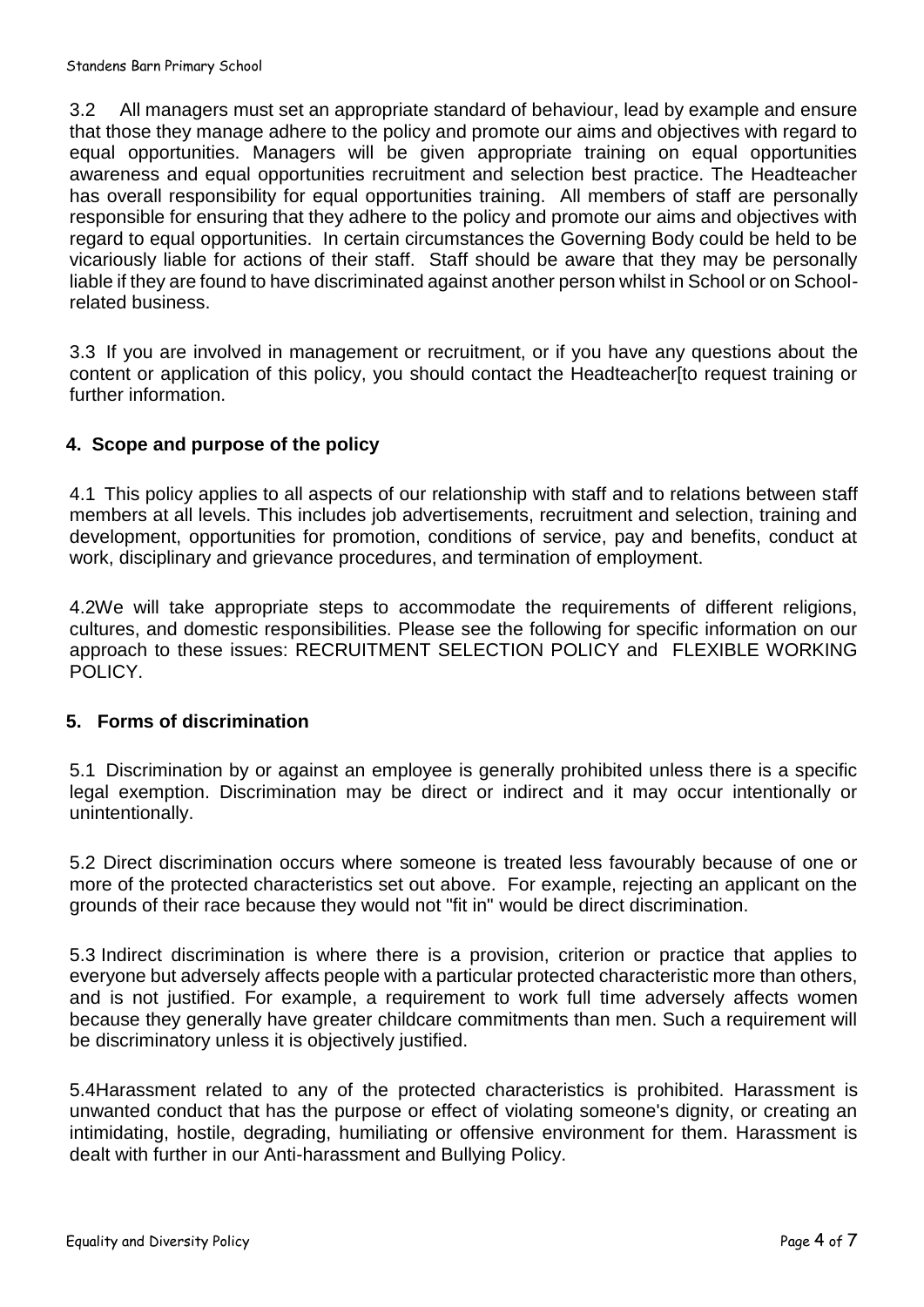5.5 Victimisation is also prohibited. This is less favourable treatment of someone who has complained or given information about discrimination or harassment, or supported someone else's complaint.

5.6 Disability discrimination; this includes direct and indirect discrimination, any unjustified less favourable treatment because of the effects of a disability, and failure to make reasonable adjustments to alleviate disadvantages caused by a disability.

#### **6. Staff training and promotion and conditions of service**

6.1 Staff training needs will be identified through regular staff appraisals. All staff will be given appropriate access to training to enable them to progress within the organisation and all promotion decisions will be made on the basis of merit. Workforce composition and promotions will be regularly monitored to ensure equality of opportunity at all levels of the organisation. Where appropriate, steps will be taken to identify and remove unjustified barriers and to meet the special needs of disadvantaged or underrepresented groups.

6.2 Our conditions of service, benefits and facilities are reviewed regularly to ensure that they are available to all staff who should have access to them and that there are no unlawful obstacles to accessing them**.**

#### **7. Discipline and Termination of Employment**

7.1 We will ensure that disciplinary procedures and penalties are applied without discrimination, whether they result in disciplinary warnings, dismissal or other disciplinary action.

7.2 We will ensure that redundancy criteria and procedures are fair and objective and are not directly or indirectly discriminatory.

#### **8. Disability discrimination**

8.1 If you are disabled or become disabled, we encourage you to tell us about your condition so that we can support you as appropriate.

8.2 If you experience difficulties at work because of your disability, you should speak to your year group leader and Headteacher to discuss any reasonable adjustments that would help overcome or minimise the difficulty. Your line manager may wish to consult with you and your medical adviser(s) about possible adjustments. We will consider the matter carefully and try to accommodate your needs . If we consider a particular adjustment would not be reasonable we will explain our reasons and try to find an alternative solution where possible.

8.3We will monitor the physical features of our premises to consider whether they place disabled workers, job applicants at a substantial disadvantage compared to other staff. Where reasonable, we will take steps to improve access for disabled staff**.**

#### **9. Fixed-term employees, Casual and Agency Workers]**

Equality and Diversity Policy Page 5 of 7 9.1 We monitor our use of fixed-term employees, casual and agency workers, and their conditions of service, to ensure that they are being offered appropriate access to benefits,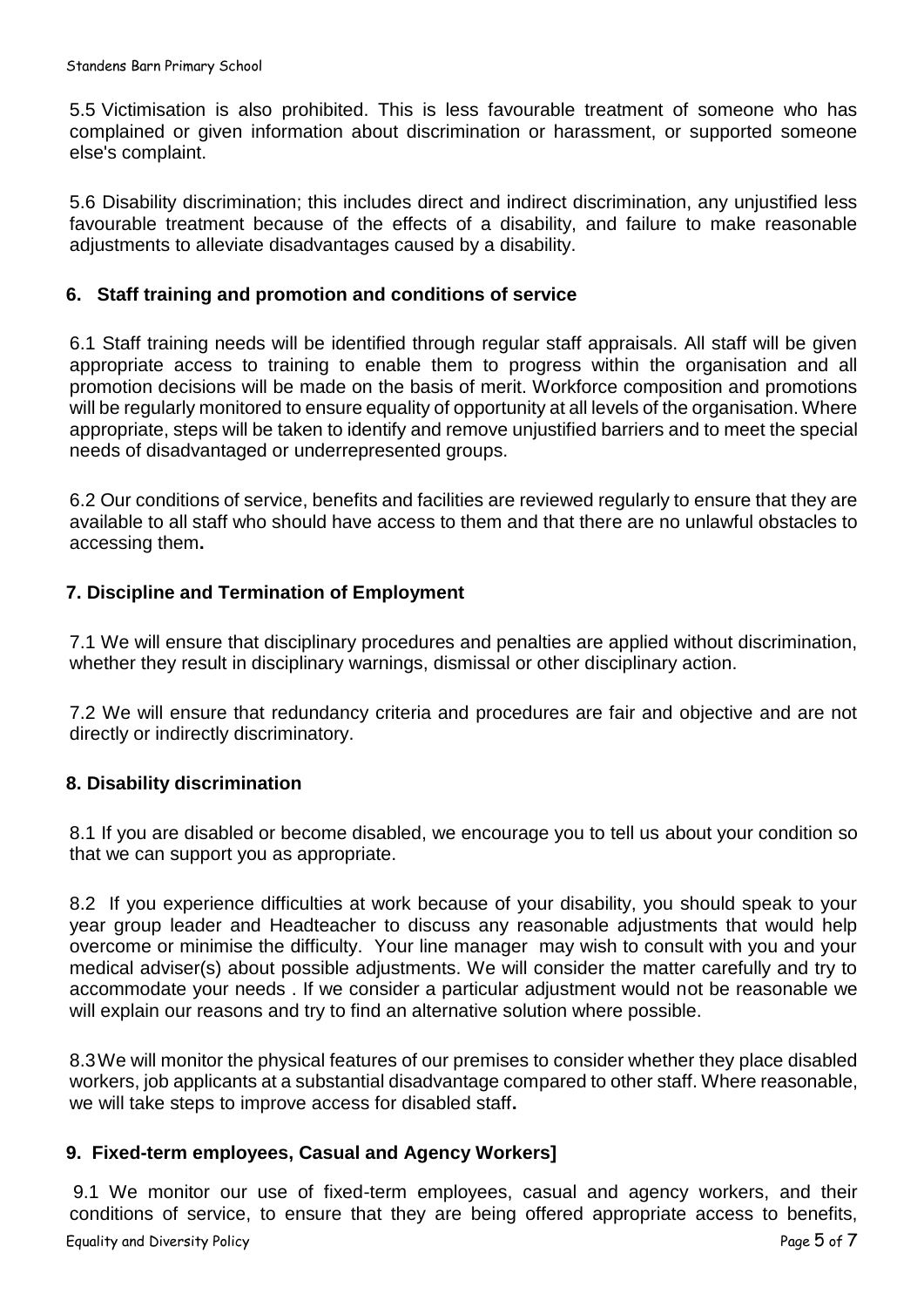training, promotion and permanent employment opportunities. We will, where relevant, monitor their progress to ensure that they are accessing permanent vacancies.

#### **10. Part-time work**

10.1 We monitor the conditions of service of part-time employees and their progression to ensure that they are being offered appropriate access to benefits and training and promotion opportunities. We will ensure requests to alter working hours are dealt with appropriately under our Flexible Working Policy.

#### **11. Breaches of this policy**

11.1 If you believe that you may have been discriminated against you are encouraged to raise the matter through our Grievance Procedure. If you believe that you may have been subject to harassment or bullying you are encouraged to raise the matter through our Harassment and Bullying Policy.

11.2 Allegations regarding potential breaches of this policy will be treated in confidence and investigated in accordance with the relevant procedure. Staff who make such allegations in good faith will not be victimised or treated less favourably as a result. False allegations which are found to have been made in bad faith will, however, be dealt with under our Disciplinary Procedure.

11.3Any member of staff who is found to have committed an act of discrimination or harassment will be subject to disciplinary action. Such behaviour may constitute gross misconduct and, as such, may result in summary dismissal. We take a strict approach to serious breaches of this policy.

#### **12. Monitoring and review of the policy**

12.1 This policy is reviewed annually by the Resources Committee.

12.2 We will continue to review the effectiveness of this policy to ensure it is achieving its objectives.

12.3 Staff are invited to comment on this policy and suggest ways in which it might be improved by contacting the Headteacher**.**